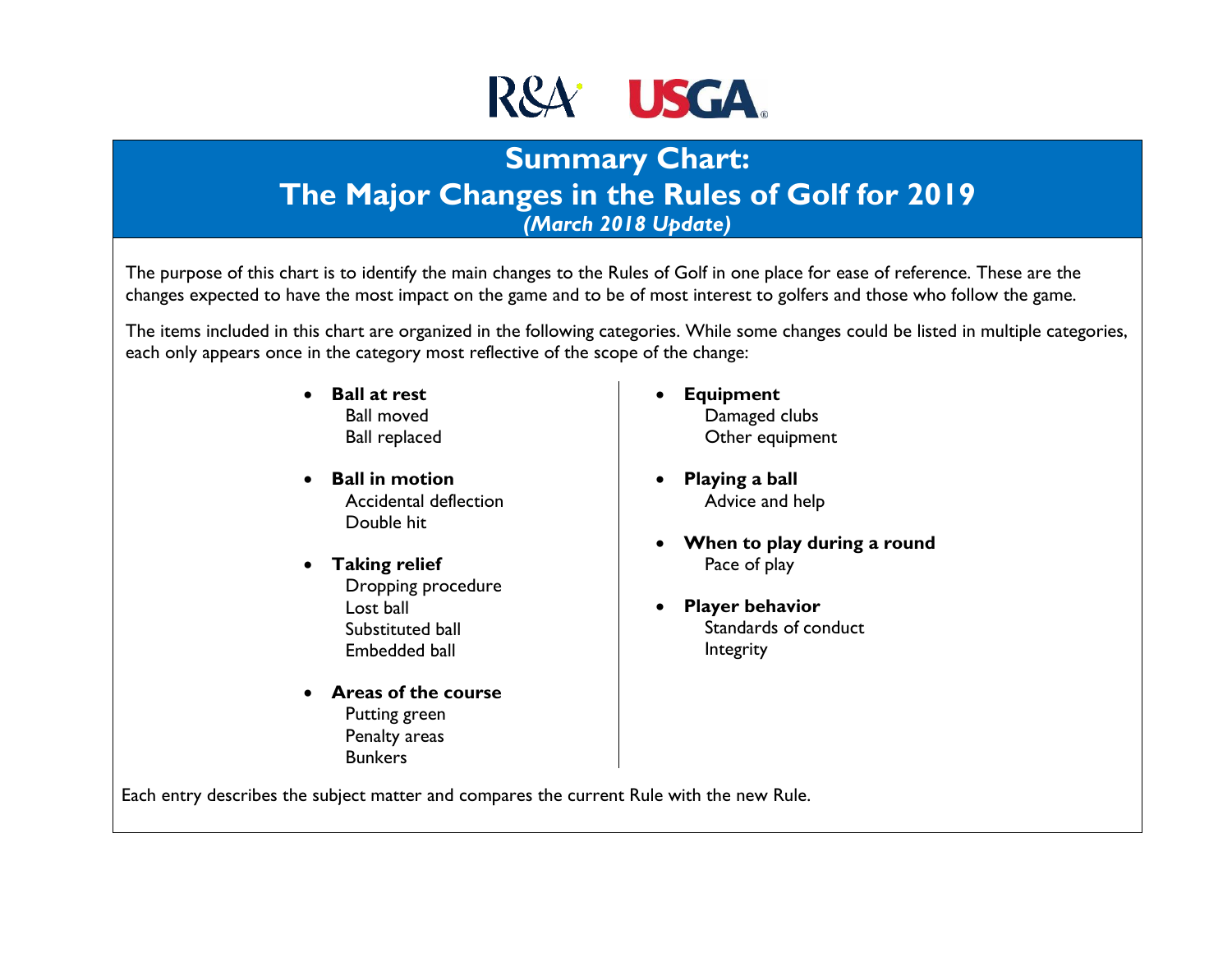

| <b>Category</b>       | <b>Sub-category</b>          | <b>Topic</b>                                                                                                                                              | <b>Description of change</b>                                                                                                                                                                                                                                                                                                                                                                                                                                                                                                                                    |
|-----------------------|------------------------------|-----------------------------------------------------------------------------------------------------------------------------------------------------------|-----------------------------------------------------------------------------------------------------------------------------------------------------------------------------------------------------------------------------------------------------------------------------------------------------------------------------------------------------------------------------------------------------------------------------------------------------------------------------------------------------------------------------------------------------------------|
| <b>Ball at rest</b>   | <b>Ball moved</b>            | Player accidentally moves his or her<br>ball during search                                                                                                | New rule: No penalty.                                                                                                                                                                                                                                                                                                                                                                                                                                                                                                                                           |
|                       |                              |                                                                                                                                                           | Current rule: I-stroke penalty.                                                                                                                                                                                                                                                                                                                                                                                                                                                                                                                                 |
|                       | <b>Ball moved</b>            | Player accidentally moves his or her                                                                                                                      | New rule: No penalty.                                                                                                                                                                                                                                                                                                                                                                                                                                                                                                                                           |
|                       |                              | ball or ball-marker on the putting<br>green                                                                                                               | Current rule: I-stroke penalty (with exceptions).                                                                                                                                                                                                                                                                                                                                                                                                                                                                                                               |
|                       | <b>Ball moved</b>            | Standard for deciding whether the<br>player caused his or her ball to move                                                                                | New rule: The player will be found to be the cause<br>only when it is known or virtually certain (meaning at<br>least 95%) to be the case.                                                                                                                                                                                                                                                                                                                                                                                                                      |
|                       |                              |                                                                                                                                                           | Current rule: Weight of the evidence/more likely than not.                                                                                                                                                                                                                                                                                                                                                                                                                                                                                                      |
|                       | <b>Ball replaced</b>         | How to replace a ball lying off the<br>putting green when it moves and its<br>exact original spot isn't known                                             | New rule: Replace the ball on its estimated spot; if<br>that spot was on, under or against attached natural<br>objects, replace the ball on that spot on, under or<br>against those objects.                                                                                                                                                                                                                                                                                                                                                                    |
|                       |                              |                                                                                                                                                           | Current rule: Drop the ball as near as possible to the<br>estimated spot.                                                                                                                                                                                                                                                                                                                                                                                                                                                                                       |
| <b>Ball in motion</b> | Accidental<br>deflection     | Player's ball in motion accidentally<br>hits the player, his or her caddie, the<br>person attending the flagstick or the<br>attended or removed flagstick | New rule: No penalty.                                                                                                                                                                                                                                                                                                                                                                                                                                                                                                                                           |
|                       |                              |                                                                                                                                                           | Current rule: I-stroke penalty (expect it is a 2-stroke penalty<br>when the accidental deflection relates to the flagstick or the<br>attendant).                                                                                                                                                                                                                                                                                                                                                                                                                |
|                       | Double hit                   | Player accidentally hits the ball more                                                                                                                    | New rule: No penalty.                                                                                                                                                                                                                                                                                                                                                                                                                                                                                                                                           |
|                       |                              | than one during a stroke.                                                                                                                                 | Current rule: I-stroke penalty.                                                                                                                                                                                                                                                                                                                                                                                                                                                                                                                                 |
| <b>Taking relief</b>  | Dropping                     | Where a ball must be dropped                                                                                                                              | New rule: Drop in a defined relief area.                                                                                                                                                                                                                                                                                                                                                                                                                                                                                                                        |
|                       | procedure                    |                                                                                                                                                           | Current rule: Sometimes the drop is in a specified area,<br>sometimes it is on or as near as possible to a spot or a line.                                                                                                                                                                                                                                                                                                                                                                                                                                      |
|                       | <b>Dropping</b><br>procedure | Where a dropped ball must come to<br>rest                                                                                                                 | New rule: The ball must come to rest in the relief area<br>where it was dropped. If the ball comes to rest outside<br>of the relief area, the player will drop a second time in<br>the relief area. If the ball again comes to rest outside<br>the relief area, the player will place it where the ball<br>first touched the ground on the second drop.<br>Current rule: The ball must be re-dropped if it rolls to any of<br>the nine specified areas (Rule 20-2c), such as rolling more than<br>2 club-lengths from where the dropped ball struck the ground. |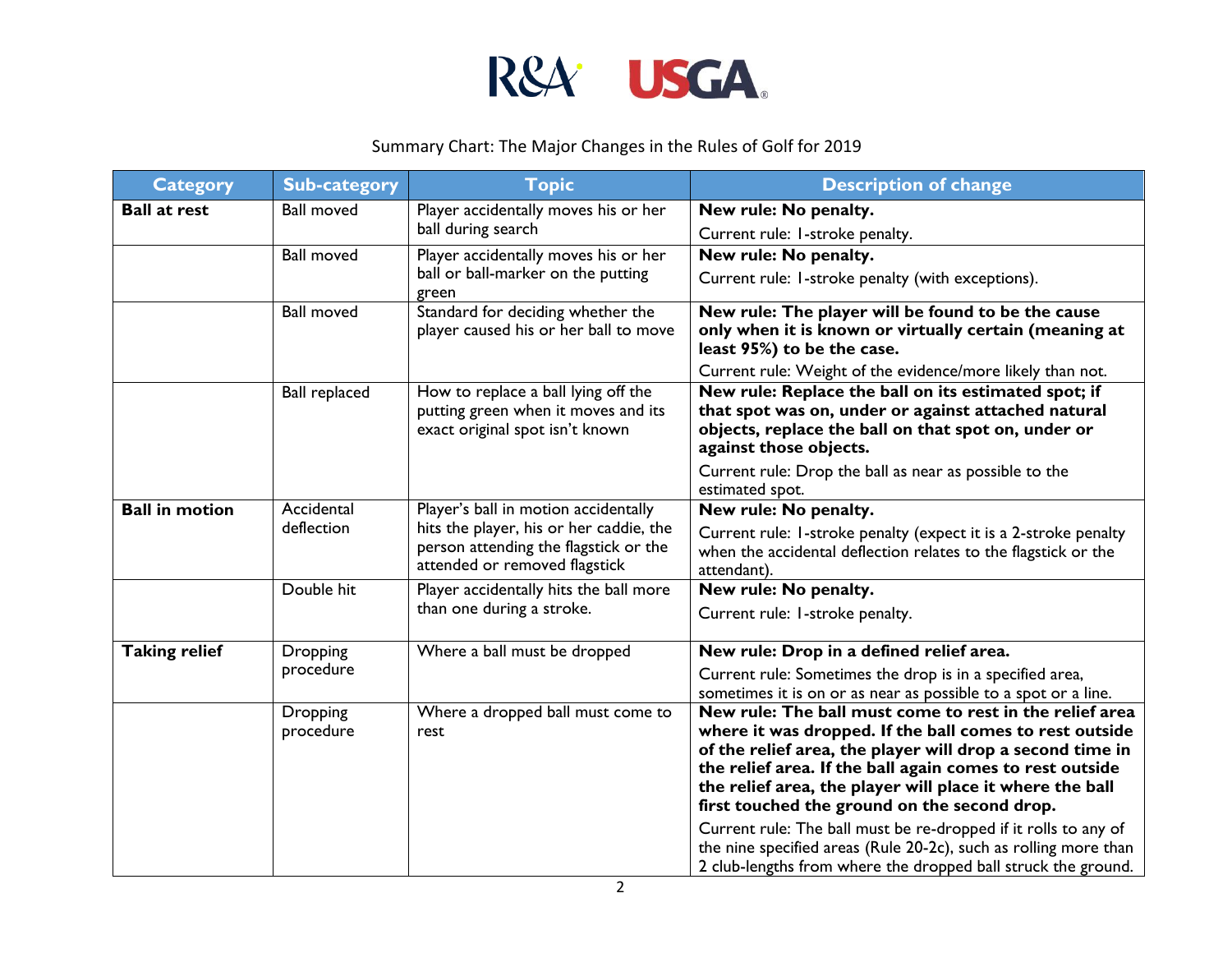

| <b>Category</b>                     | <b>Sub-category</b>   | <b>Topic</b>                                                                                                          | <b>Description of change</b>                                                                                                                                                                                                                                                                                             |
|-------------------------------------|-----------------------|-----------------------------------------------------------------------------------------------------------------------|--------------------------------------------------------------------------------------------------------------------------------------------------------------------------------------------------------------------------------------------------------------------------------------------------------------------------|
| <b>Taking relief</b><br>(continued) | Dropping<br>procedure | Measuring the size of the relief area<br>where a ball must be dropped and<br>played                                   | New rule: The relief area is measured by measuring I<br>or 2 club lengths (which is defined as the longest club<br>the player has during the round, other than a putter).                                                                                                                                                |
|                                     |                       |                                                                                                                       | Current rule: Measured by using I or 2 club-lengths (with any<br>club the player selects).                                                                                                                                                                                                                               |
|                                     | Dropping<br>procedure | How to drop a ball                                                                                                    | New rule: The ball must be dropped straight down<br>from knee height (the height of the player's knee<br>when in a standing position).                                                                                                                                                                                   |
|                                     |                       |                                                                                                                       | Current rule: Stand erect, hold the ball at shoulder height and<br>arm's length.                                                                                                                                                                                                                                         |
|                                     | Lost ball             | Time allowed for a ball search                                                                                        | New rule: A ball is lost if not found in three minutes.                                                                                                                                                                                                                                                                  |
|                                     |                       |                                                                                                                       | Current rule: A ball is lost if not found in five minutes.                                                                                                                                                                                                                                                               |
|                                     | Substituting ball     | Substituting ball when taking relief                                                                                  | New rule: A player may always substitute a ball when<br>taking relief.                                                                                                                                                                                                                                                   |
|                                     |                       |                                                                                                                       | Current rule: The player must use the original ball when taking<br>free relief (with exceptions); a substituted ball is allowed only<br>when taking penalty relief.                                                                                                                                                      |
|                                     | Embedded ball         | Taking relief for a ball embedded in<br>its own pitch-mark                                                            | New rule: A player may take relief without penalty for<br>an embedded ball anywhere in the "general area"<br>(new term for "through the green"), unless a Local<br>Rule has been adopted restricting relief only to areas<br>cut to fairway height or less. The general area is the<br>new term for "through the green". |
|                                     |                       |                                                                                                                       | Current rule: Relief is allowed only in areas cut to fairway<br>height or less, unless a Local Rule has been adopted allowing<br>relief anywhere (except in sand) through the green.                                                                                                                                     |
| <b>Areas of the</b><br>course       | Putting green         | Replacing a ball on the putting green<br>when it moves from its spot after it<br>already had been lifted and replaced | New rule: The ball must always be replaced on its<br>original spot, even if it was blown by the wind or<br>moved for no clear reason.                                                                                                                                                                                    |
|                                     |                       |                                                                                                                       | Current rule: The ball is replaced only if a player or outside<br>agency caused it to move; otherwise, the ball is played from its<br>new location.                                                                                                                                                                      |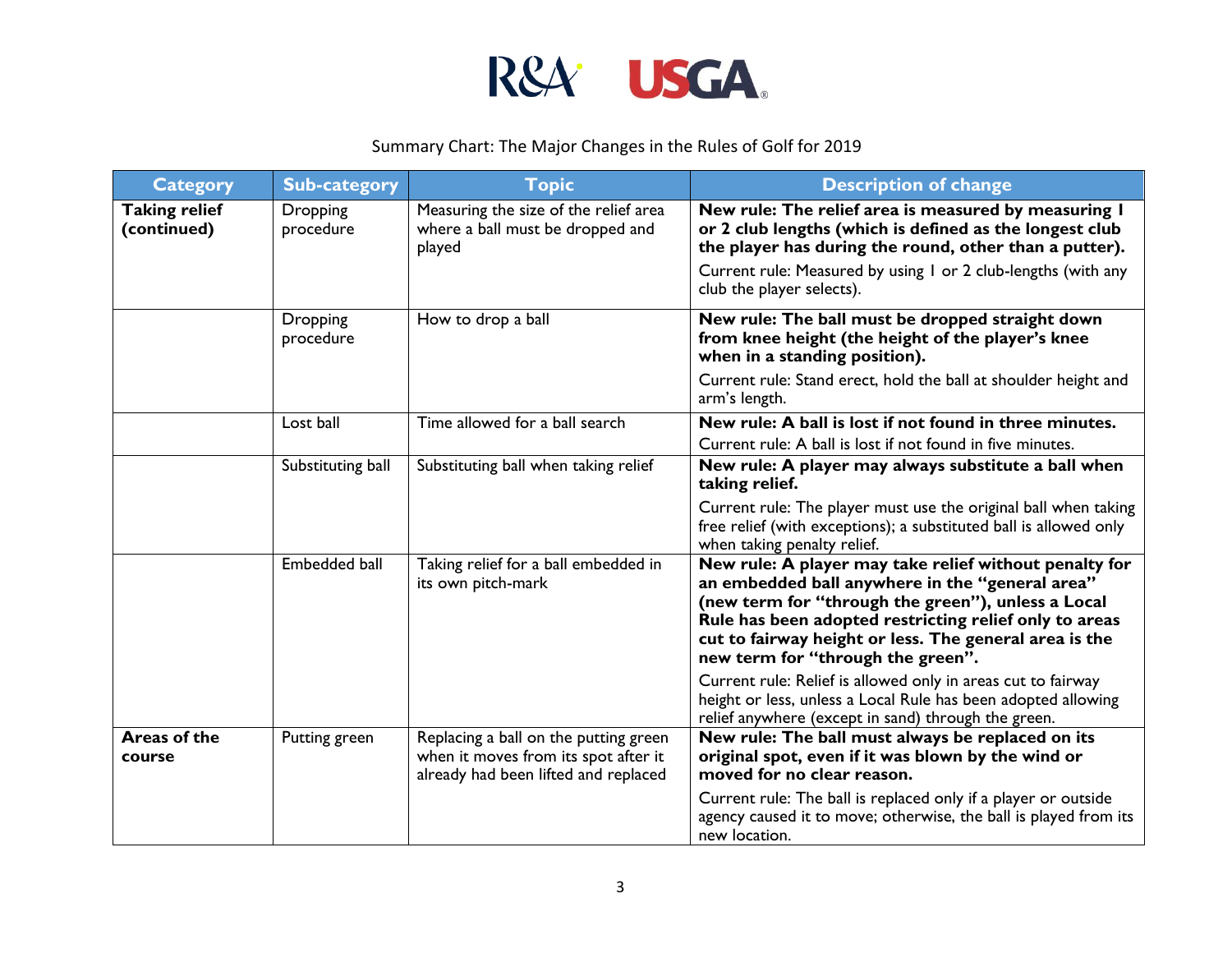

| <b>Category</b>                       | <b>Sub-category</b> | <b>Topic</b>                                                                                                          | <b>Description of change</b>                                                                                                                                                                                                                                             |
|---------------------------------------|---------------------|-----------------------------------------------------------------------------------------------------------------------|--------------------------------------------------------------------------------------------------------------------------------------------------------------------------------------------------------------------------------------------------------------------------|
|                                       | Putting green       | Repairing damage on the putting<br>green                                                                              | New rule: A player may repair almost any damage<br>(including spike marks and animal damage but not<br>including natural imperfections) on the putting green.                                                                                                            |
|                                       |                     |                                                                                                                       | Current rule: A player may only repair ball-marks or old hole<br>plugs on the putting green.                                                                                                                                                                             |
|                                       | Putting green       | Player touches the line of putt or<br>touches the putting green in pointing                                           | New rule: No penalty, so long as doing so does not<br>improve the conditions for the player's stroke.                                                                                                                                                                    |
|                                       |                     | out a target                                                                                                          | Current rule: Loss of hole/2-stroke penalty (with exceptions).                                                                                                                                                                                                           |
|                                       | Putting green       | Putting with an unattended flagstick<br>left in the hole                                                              | New rule: No penalty if a ball played from the putting<br>green (or anywhere else) hits the unattended flagstick<br>in hole.                                                                                                                                             |
|                                       |                     |                                                                                                                       | Current rule: Loss of hole/2-stroke penalty if the ball is played<br>from the putting green and hits the unattended flagstick in<br>hole.                                                                                                                                |
|                                       | Penalty areas       | Areas the Committee may mark as a<br>penalty area (where relief with I-<br>stroke penalty is allowed)                 | New rule: Red- and yellow-marked "penalty areas"<br>may now cover areas of desert, jungle, lava rock, etc,<br>in addition to areas of water.                                                                                                                             |
|                                       |                     |                                                                                                                       | Current rule: The Committee may only mark an area of water<br>as a "water hazard".                                                                                                                                                                                       |
|                                       | Penalty areas       | Player moves loose impediments,                                                                                       | New rule: No penalty.                                                                                                                                                                                                                                                    |
|                                       |                     | touches the ground with hand or club<br>or grounds the club in a penalty area<br>when the ball is in the penalty area | Current rule: Loss of hole/2-stroke penalty (with exceptions).                                                                                                                                                                                                           |
| Areas of the<br>course<br>(continued) | Penalty areas       | Expanded use of red-marked penalty<br>areas                                                                           | New rule: Committees are given the discretion to<br>mark all penalty areas as red so that lateral relief is<br>always allowed (but they may still mark penalty areas<br>as yellow where they consider it appropriate).                                                   |
|                                       |                     |                                                                                                                       | Current rule: All water hazards should be marked yellow,<br>except where their location on the course makes it impossible<br>or unreasonable to drop behind the hazard; only when this is<br>the case may these water hazards be marked red as lateral<br>water hazards. |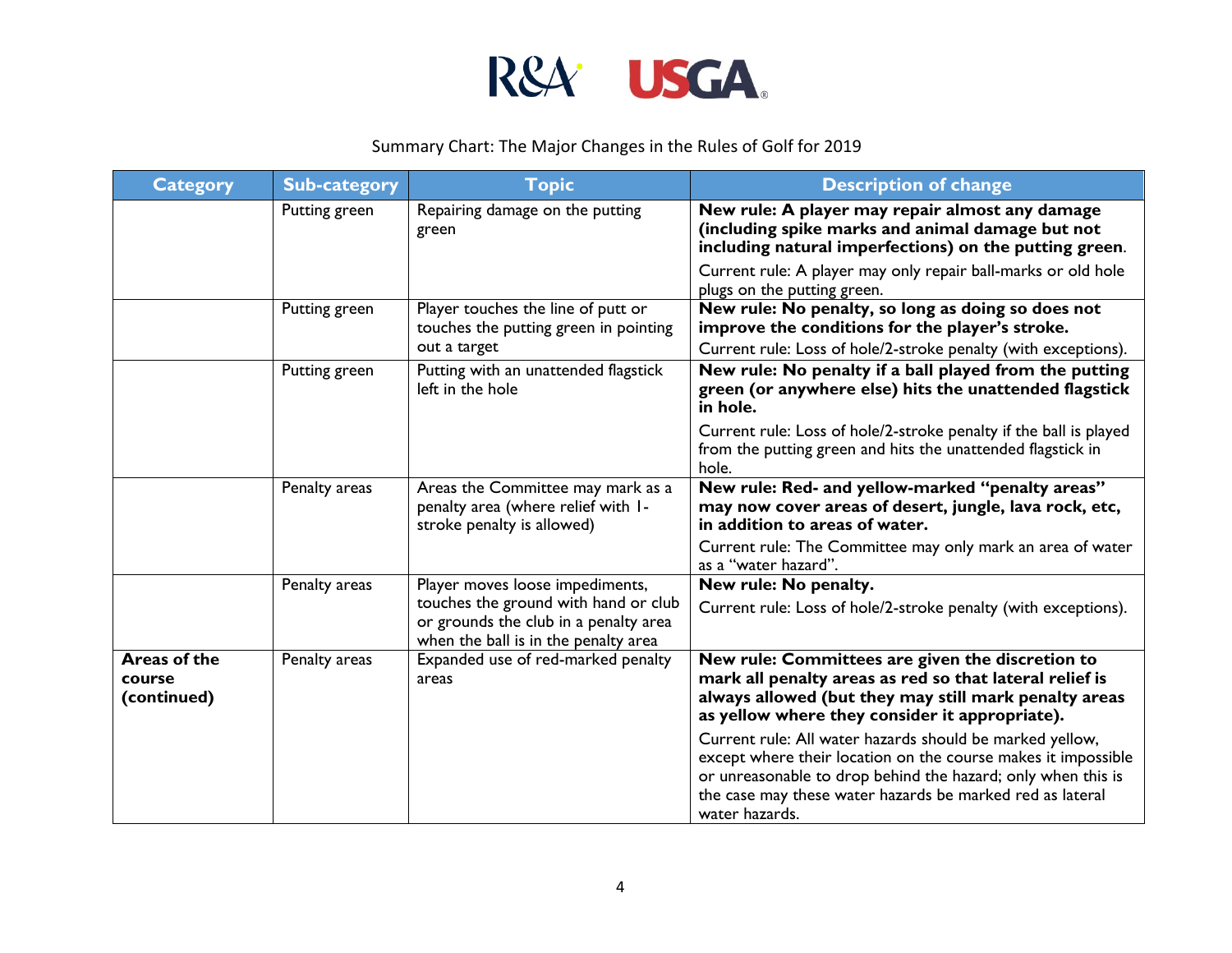

| <b>Category</b>  | <b>Sub-category</b> | <b>Topic</b>                                                                                        | <b>Description of change</b>                                                                                                                                                                                                                                                                   |
|------------------|---------------------|-----------------------------------------------------------------------------------------------------|------------------------------------------------------------------------------------------------------------------------------------------------------------------------------------------------------------------------------------------------------------------------------------------------|
|                  | Penalty areas       | Elimination of the opposite side relief<br>option for red penalty areas                             | New rule: A player is no longer allowed to take relief<br>from a red penalty area on the opposite side from<br>where the ball last entered that penalty area, unless<br>the Committee adopts a Local Rule allowing it.                                                                         |
|                  |                     |                                                                                                     | Current rule: A player is always allowed to take relief from<br>the opposite side of a red-marked lateral water hazard.                                                                                                                                                                        |
|                  | <b>Bunkers</b>      | Player moves or touches a loose                                                                     | New rule: No penalty.                                                                                                                                                                                                                                                                          |
|                  |                     | impediment in a bunker when the ball<br>is in the bunker                                            | Current rule: Loss of hole/2-stroke penalty (with exceptions).                                                                                                                                                                                                                                 |
|                  | <b>Bunkers</b>      | Player touches sand in a bunker with<br>his or her hand or a club when the<br>ball is in the bunker | New rule: No penalty except when a player touches<br>sand (1) with his or her hand or club to test the<br>conditions of the bunker, (2) in making a practice<br>swing, (3) with the club in the area right behind or<br>in front of the ball or (4) in making the backswing<br>for the stroke. |
|                  |                     |                                                                                                     | Current rule: Any touching of sand with hand or club results<br>in loss of hole/2-stroke penalty (with exceptions).                                                                                                                                                                            |
|                  | <b>Bunkers</b>      | Unplayable ball relief options                                                                      | New rule: A player may take relief outside the bunker<br>back on the line from the hole through where ball was<br>at rest for 2 penalty strokes.                                                                                                                                               |
|                  |                     |                                                                                                     | Current rule: No relief outside the bunker (other than in<br>playing from where the player's last stroke was made).                                                                                                                                                                            |
| <b>Equipment</b> | Damaged clubs       | Use of clubs damaged during round                                                                   | New rule: A player may keep using any damaged club,<br>no matter the nature or cause of the damage, even if<br>the player damaged it in anger.                                                                                                                                                 |
|                  |                     |                                                                                                     | Current rule: A player may use the damaged club only if it was<br>damaged in the "normal course of play."                                                                                                                                                                                      |
|                  | Damaged clubs       | Adding clubs to replace a club<br>damaged during round                                              | New rule: A player may not replace a damaged club,<br>unless the player was not responsible for the damage.                                                                                                                                                                                    |
|                  |                     |                                                                                                     | Current rule: A player may replace a damaged club if it is<br>"unfit for play" and was damaged in the "normal course of<br>play."                                                                                                                                                              |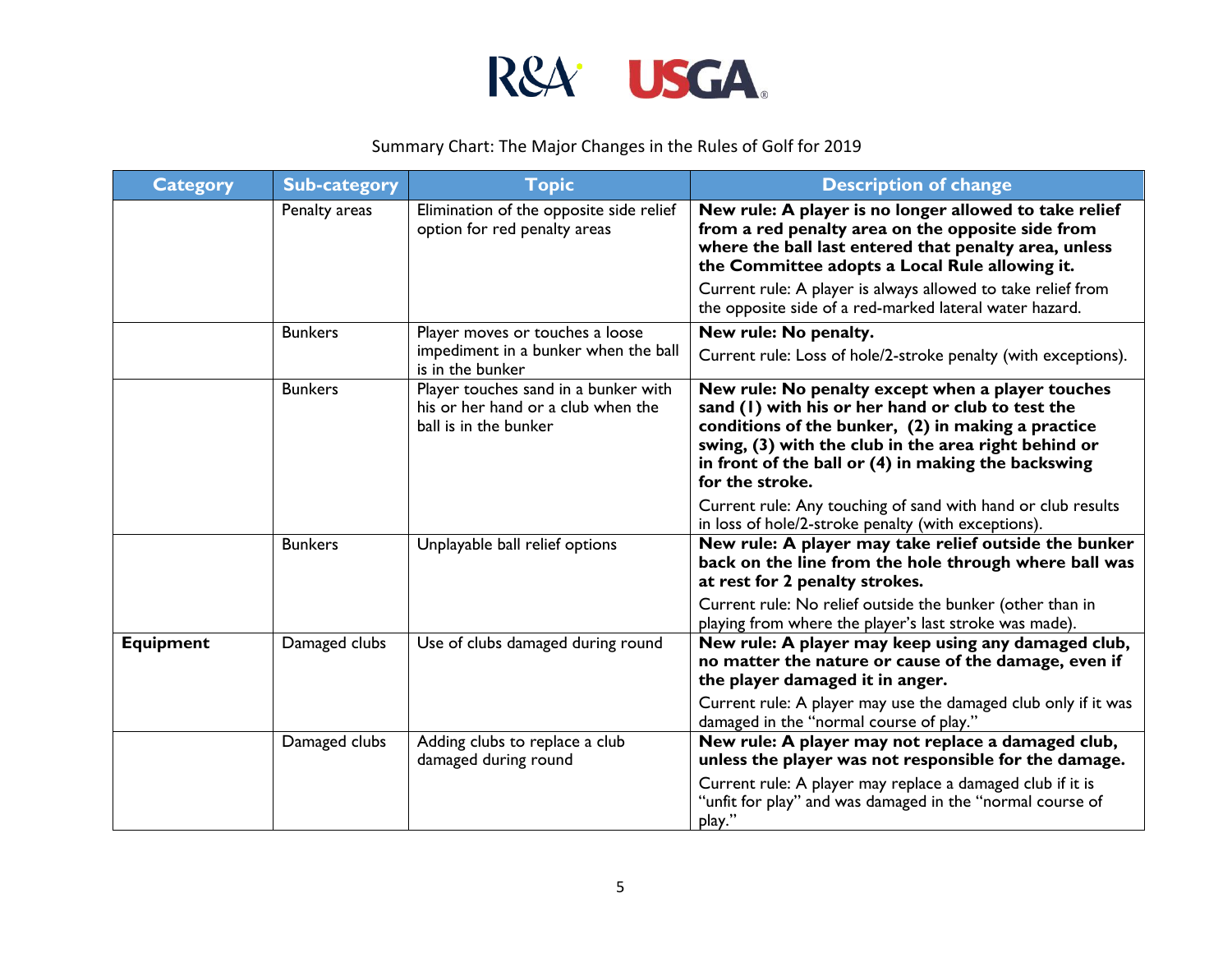

| <b>Category</b>                               | <b>Sub-category</b> | <b>Topic</b>                                                            | <b>Description of change</b>                                                                                                                                                                                                                |
|-----------------------------------------------|---------------------|-------------------------------------------------------------------------|---------------------------------------------------------------------------------------------------------------------------------------------------------------------------------------------------------------------------------------------|
|                                               | Other<br>equipment  | Use of distance-measuring devices<br>(DMD <sub>s</sub> )                | New rule: The use of DMDs is allowed, unless a Local<br>Rule has been adopted prohibiting their use.                                                                                                                                        |
|                                               |                     |                                                                         | Current rule: DMD use is prohibited, unless a Local Rule has<br>been adopted allowing their use.                                                                                                                                            |
| Playing a ball                                | Advice and help     | Caddie standing behind a player to<br>help with that player's alignment | New rule: A caddie is not allowed to deliberately<br>stand on or close to the extended line of play behind<br>a player while the player is taking his or her stance<br>until the stroke is made.                                            |
|                                               |                     |                                                                         | Current rule: A caddie is allowed to stand on a line behind a<br>player while the player is taking a stance and preparing to play,<br>but must not stand there while the player makes the stroke.                                           |
|                                               | Advice and help     | Caddie lifts and replaces the player's<br>ball on the putting green     | New rule: A caddie may lift and replace the player's<br>ball on the putting green without the player's specific<br>authorization to do so.                                                                                                  |
|                                               |                     |                                                                         | Current rule: I-stroke penalty if done without the player's<br>specific authorization.                                                                                                                                                      |
| When to play<br>during a round                | Pace of play        | Recommendations on how to play<br>promptly                              | New rule: Recommends that players make each<br>stroke in no more than 40 seconds, and usually in less<br>time.                                                                                                                              |
|                                               |                     |                                                                         | Current rule: No recommendations are given.                                                                                                                                                                                                 |
| When to play<br>during a round<br>(continued) | Pace of play        | Playing out of turn in stroke play                                      | New rule: No penalty (as today), and "ready golf" is<br>encouraged when it can be done in a safe and<br>responsible way.                                                                                                                    |
|                                               |                     |                                                                         | Current rule: No penalty, but the current Rule is written in a<br>way that may imply that playing out of turn is wrong or is not<br>allowed.                                                                                                |
|                                               | Pace of play        | Other changes to help pace of play                                      | Other new rules: Reduced time for search, allowing<br>more areas to be marked as penalty areas, expanded<br>use of red penalty areas, the simplified dropping<br>procedure and allowing a player to putt with the<br>flagstick in the hole. |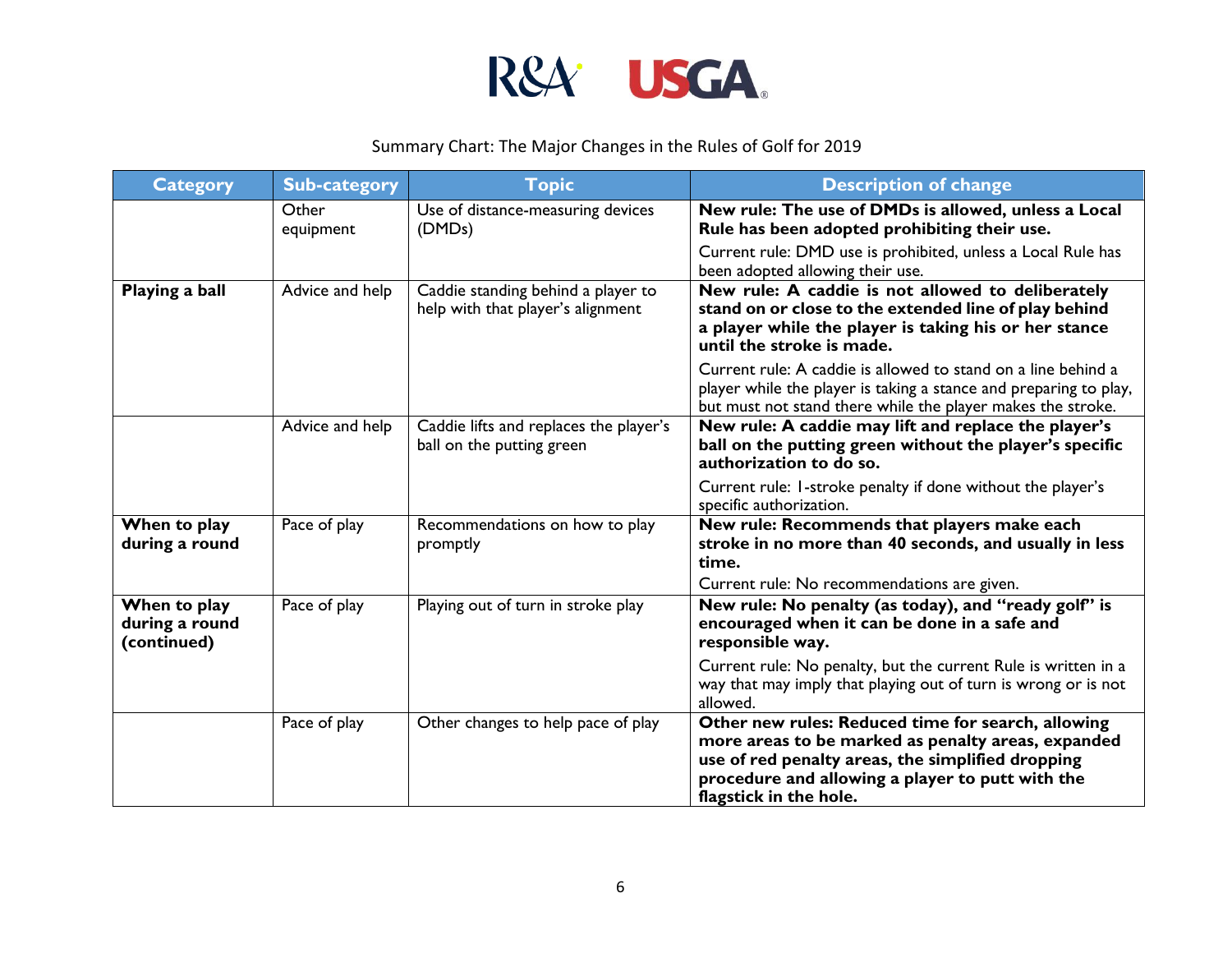

| <b>Category</b>                       | <b>Sub-category</b>     | <b>Topic</b>                                                                          | <b>Description of change</b>                                                                                                                                                                                                                                                                                                                                                                                                                                                                                                                                                             |
|---------------------------------------|-------------------------|---------------------------------------------------------------------------------------|------------------------------------------------------------------------------------------------------------------------------------------------------------------------------------------------------------------------------------------------------------------------------------------------------------------------------------------------------------------------------------------------------------------------------------------------------------------------------------------------------------------------------------------------------------------------------------------|
|                                       | Pace of play            | New alternative form of stroke play                                                   | New rule: A new "Maximum Score" form of stroke<br>play is recognized, where a player's score for a hole is<br>capped at a maximum score (such as two times par,<br>a fixed number or net double bogey) that is set by<br>the Committee.                                                                                                                                                                                                                                                                                                                                                  |
|                                       |                         |                                                                                       | Current rule: In standard individual stroke play, players must<br>hole out at every hole; the only recognized alternative forms<br>of stroke play where holing out is not required are Stableford,<br>Par and Bogey.                                                                                                                                                                                                                                                                                                                                                                     |
| <b>Player behavior</b>                | Standards of<br>conduct | Playing in the spirit of the game                                                     | New rule: Explains and reinforces the high standards<br>of conduct expected from players and gives<br>Committees the discretion to disqualify players for<br>serious misconduct.                                                                                                                                                                                                                                                                                                                                                                                                         |
|                                       |                         |                                                                                       | Current rule: The Rules set out no standards of conduct,<br>except indirectly in giving Committees discretion to disqualify<br>players for a serious breach of etiquette.                                                                                                                                                                                                                                                                                                                                                                                                                |
|                                       | Standards of<br>conduct | Code of player conduct                                                                | New rule: Committees are given authority to adopt<br>their own code of player conduct and to set penalties<br>for the breach of the standards in that code.                                                                                                                                                                                                                                                                                                                                                                                                                              |
|                                       |                         |                                                                                       | Current rule: Committees may disqualify players for a serious<br>breach of etiquette, but are not allowed to impose lesser<br>penalties such as a 1-stroke penalty or a loss of hole/2-stroke<br>penalty.                                                                                                                                                                                                                                                                                                                                                                                |
| <b>Player behavior</b><br>(continued) | Integrity               | Eliminating announcement<br>requirements before lifting a ball<br>under certain Rules | New rule: When a player has good reason to mark<br>and lift a ball to identify it, check for damage or see if<br>it lies in a condition where relief is allowed (such as to<br>see whether it is embedded), the player is no longer<br>required first to announce to another player or his or<br>her marker the intent to do so or to give that person<br>an opportunity to observe the process.<br>Current rule: Before lifting in these cases, the player must<br>announce to another player or the marker that he or she is<br>doing so and allow that person to observe the process. |